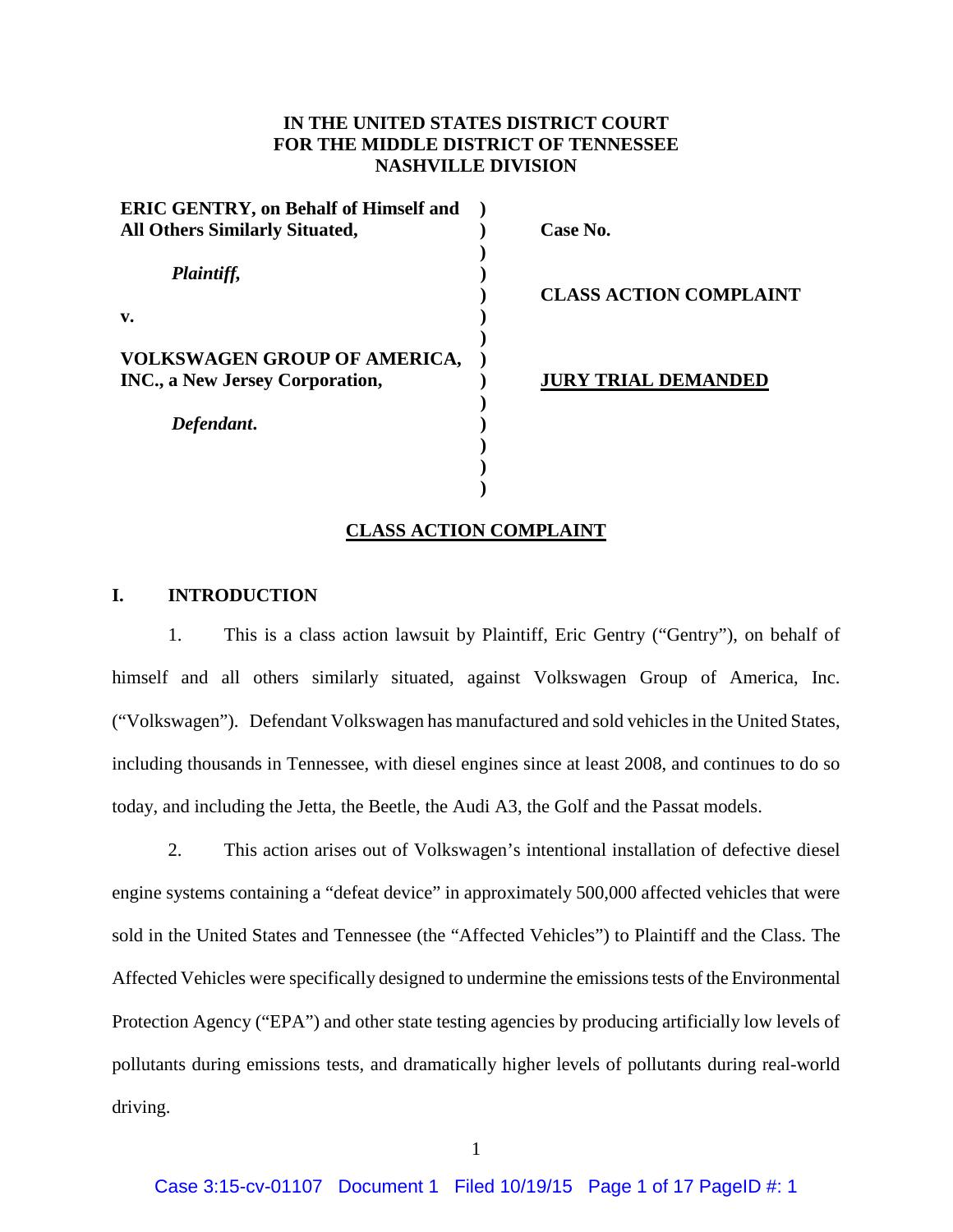3. These "defeat devices" worked through sophisticated computer software that the Defendant installed in the Affected Vehicles that intentionally changed the vehicles' emissions production during official testing. Volkswagen programmed the computers in these vehicles to detect when they were undergoing official emissions testing. Only then did the vehicles turn on their full emission control systems. The controls are then turned off during actual road use, resulting in better fuel economy and performance, but producing significantly greater pollutants in violation of U.S. clean air laws.

4. Had Plaintiff and Class members known of the "defeat devices" at the time they purchased or leased their vehicles, they would not have purchased or leased those vehicles, or would have paid substantially less for the vehicles than they did. Moreover, when and if Volkswagen recalls the Affected Vehicles and degrades the CleanDiesel engine performance in order to make the Affected Vehicles compliant with EPA standards, Plaintiff and Class members will be required to spend additional sums on fuel and will not obtain the performance characteristics of their vehicles when purchased. Additionally, Affected Vehicles will necessarily be worth less in the marketplace because of their decrease in performance and efficiency.

5. As a result, Plaintiff brings this action individually and on behalf of all other current and former owners or lessees of Affected Vehicles in the United States for violation of federal law and Tennessee for violations of Tennessee state law. Plaintiff seeks damages, injunctive relief, and equitable relief for the conduct of Volkswagen related to the "defeat device" and its unlawful conduct as alleged herein.

## **II. JURISDICTION AND VENUE**

6. This Court has federal question jurisdiction under 28 U.S.C. § 1332. Additionally, this Court has jurisdiction over this action pursuant to the Class Action Fairness Act of 2005, 28 U.S.C. § 1332(d), because the amount in controversy exceeds \$5,000,000.00, exclusive of costs and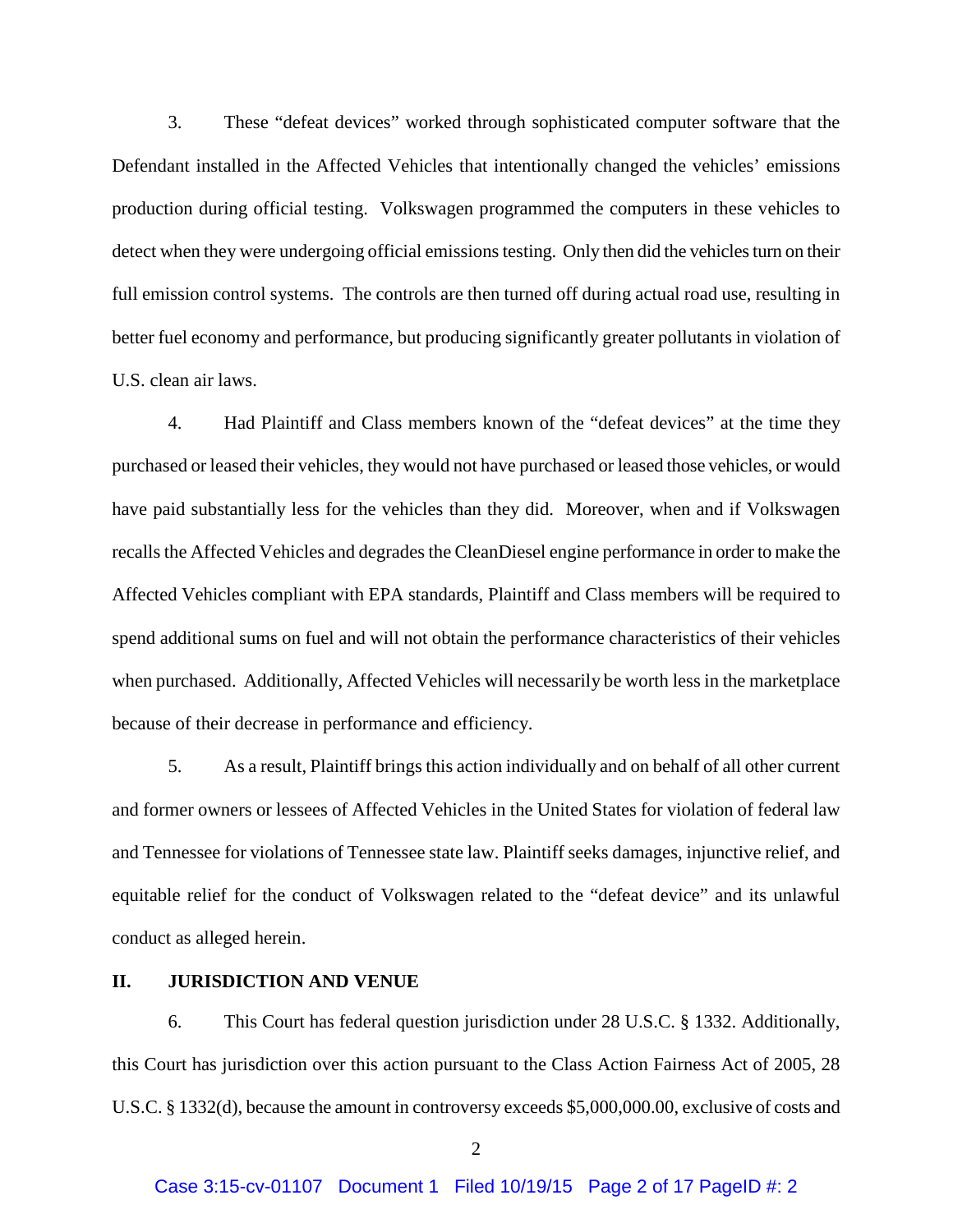interest, and the proposed Class consists of 100 or more members and minimal diversity exists. This Court also has supplemental jurisdiction over the state law claims. 28 U.S.C. § 1367.

7. Venue is proper in this District under 28 U.S.C. § 1391 because a substantial part of the events or omissions giving rise to these claims occurred in this District. Plaintiff, Gentry, resides in this District and purchased the vehicle at issue in this District.

#### **III. PARTIES**

8. Plaintiff, Gentry, is a citizen of Tennessee residing at 1114 Maple Valley Road, Cumberland Furnace, TN 37075. In January of 2014, Plaintiff Gentry purchased a 2011 Jetta TDI at Carmax in Franklin, Tennessee. Plaintiff Gentry still owns this vehicle.

9. Volkswagen Group of America, Inc., is a corporation doing business in all 50 states (including the District of Columbia) and is organized under the laws of the State of New Jersey, with its principal place of business located at 2200 Ferdinand Porsche Dr., Herndon, Virginia 20171. At all times relevant to this action, Volkswagen manufactured, distributed, sold, leased, and warranted the Affected Vehicles under the Volkswagen and Audi brand names throughout the United States. Volkswagen and/or its agents designed, manufactured, and installed the CleanDiesel engine systems in the Affected Vehicles, which included the "defeat device." Volkswagen also developed and disseminated the owner's manuals and warranty booklets, advertisements, and other promotional materials relating to the Affected Vehicles.

## **IV. FACTS**

10. Automobile manufacturers must abide by federal law and must adhere to EPA rules and regulations. This case arises from Defendant's purposeful and intentional breach of the laws of the United States and the rules and regulations of the EPA by selling in the United States and Tennessee vehicles manufactured by its affiliates, Volkswagen AG and Audi AG, that allowed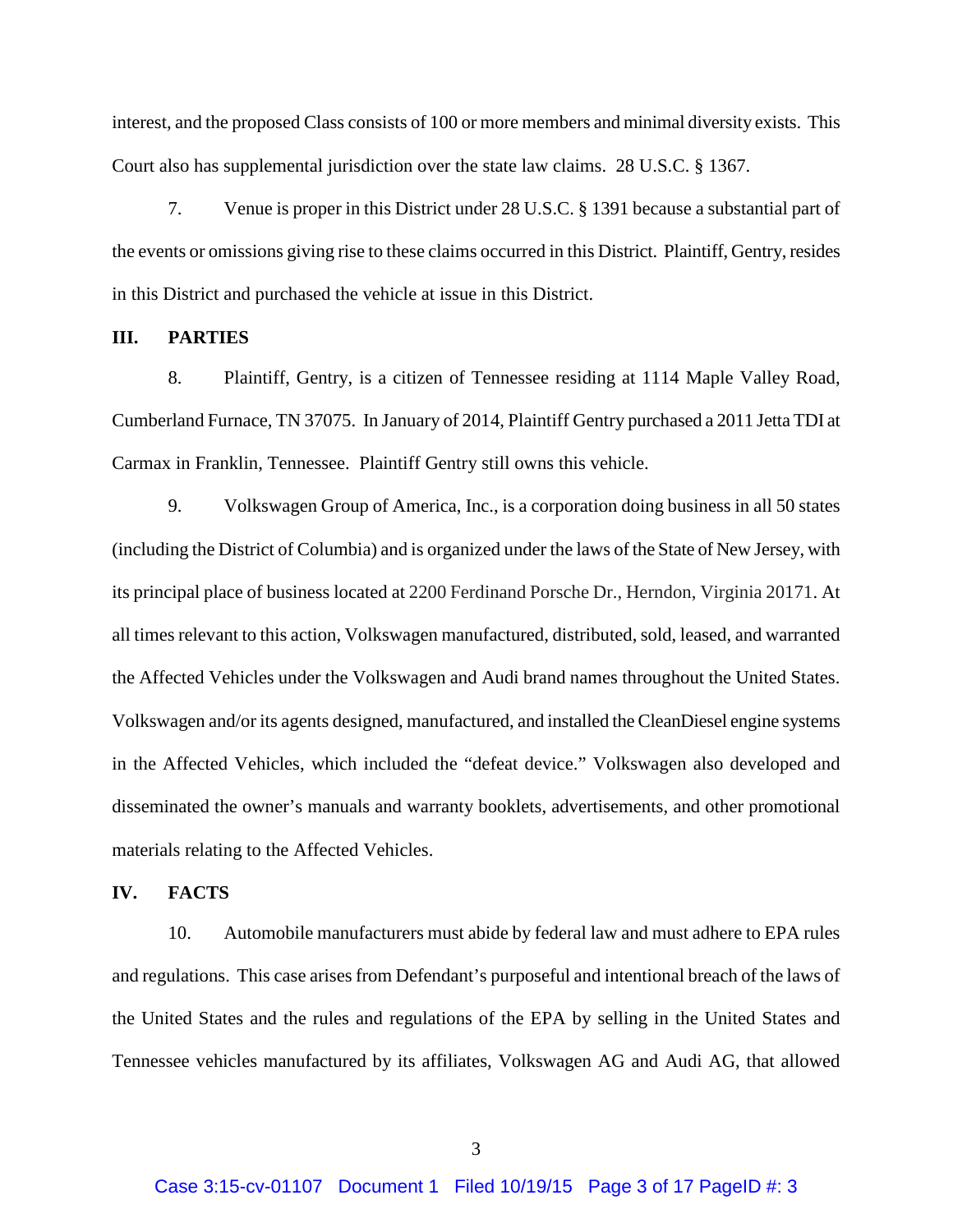Defendant and its affiliates to purposefully evade federal and state law, and which ultimately led to a Notice of Violation ("NOV") by the EPA

11. Volkswagen uses sophisticated software in the Volkswagen and Audi diesel vehicles in the United States and Tennessee which detects when the vehicle is undergoing official emissions testing and turns full emissions controls on only during the test. But otherwise, that is at all other times that the vehicle is running, the emissions controls are suppressed. This results in cars that meet emissions standards in the laboratory or state testing station, but during normal operation emit nitrogen oxides (NOx) at up to 40 times the standard allowed under United States laws and regulations. The software produced and used by Volkswagen is a "defeat device" as defined by the Clean Air Act.

12. The Clean Air Act has strict emissions standards for vehicles and it requires vehicle manufacturers to certify to the EPA that the vehicles sold in the United States meet applicable federal emissions standards to control air pollution. Every vehicle sold in the United States must be covered by an EPA issued certificate of conformity. Under federal law, cars equipped with defeat devices, which reduce the effectiveness of the emissions control system during normal driving conditions, cannot be certified. By manufacturing and selling cars with defeat devices that allowed for higher levels of emissions that were certified to EPA, Volkswagen violated the Clean Air Act, defrauded its customers, and engaged in unfair competition under state and federal law.

13. According to the EPA NOV, Volkswagen installed its "defeat device" in at least the following diesel models of its vehicles: MY 2009-2015 VW Jetta; MY 2009-2015 VW Beetle; MY 2009-2015 VW Golf; MY 2014-2015 VW Passat; and MY 2009-2015 Audi A3. Discovery may reveal that additional vehicle models and model years are properly included as Affected Vehicles.

14. Volkswagen expressly marketed and advertised its CleanDiesel models as extraordinarily clean, EPA certified in all 50 states, and powerful. For example, Defendant's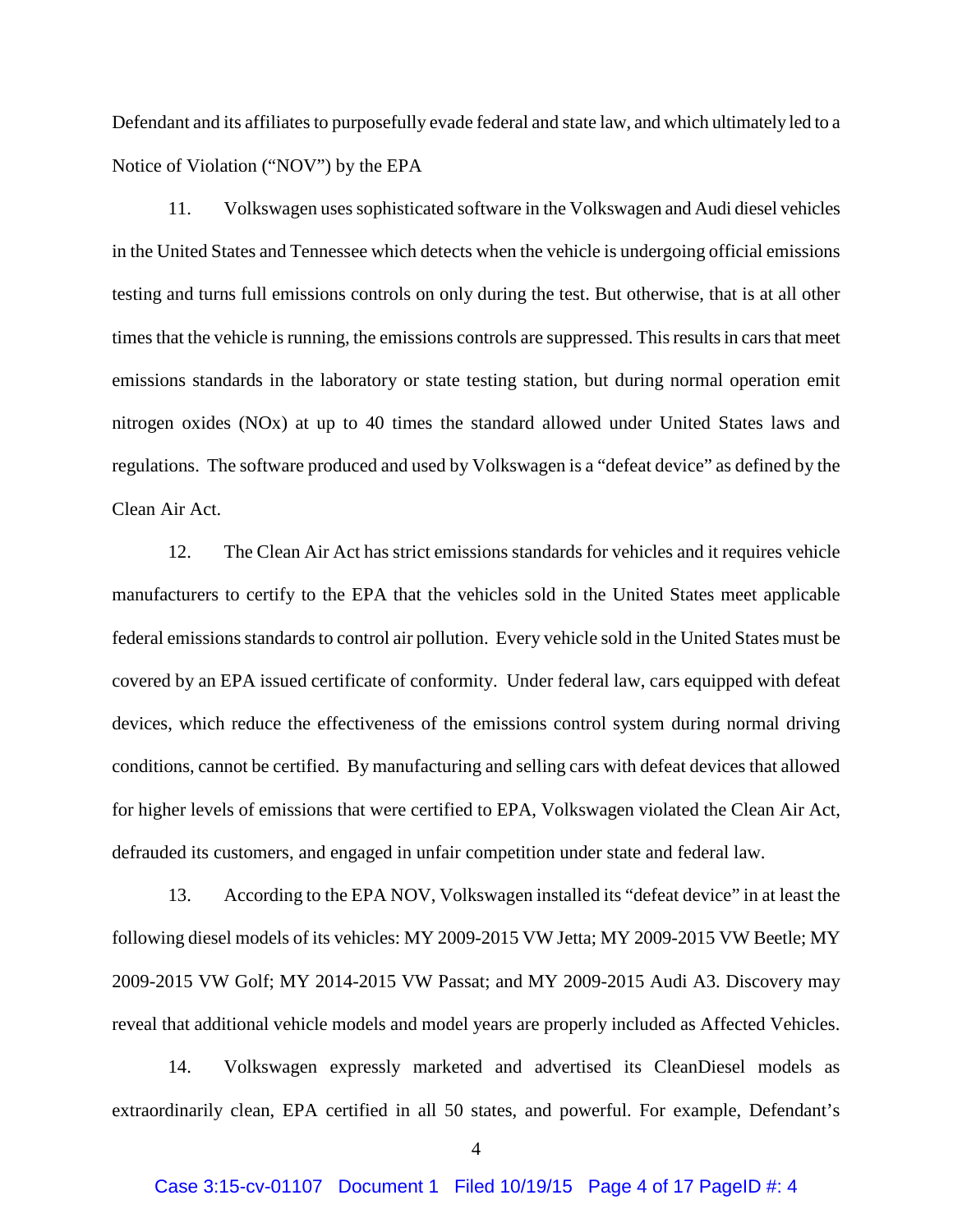marking materials stated the CleanDiesel was "cleaner than conventional diesels, emitting as much as 95% fewer sooty emissions than previous diesels, as well as a reduction in oxides of oxygen and sulfur."

15. However, as a result of Defendant's use of the "defeat devices" these engines are not clean and, in fact, these engines produce emission levels that are not in compliance with U.S. laws and regulations and which resulted in the EVP NOV. On September 20, 2015, Volkswagen admitted that the EPA allegations were true. It admitted using a "defeat device" in the Affected Vehicles. Its CEO Martin Winterkorn stated: "I personally am deeply sorry that we have broken the trust of our customers and the public."

16. As a result, Volkswagen has been ordered by the EPA to recall the Affected Vehicles and repair them so that they comply with EPA emissions requirements at all times during normal operation. However, Volkswagen will not be able to make the Affected Vehicles comply with emissions standards without substantially degrading their performance characteristics, including their horsepower and their efficiency. As a result, even if Volkswagen is able to make Class members' Affected Vehicles EPA compliant, Class members will nonetheless suffer actual harm and damages because their vehicles will no longer perform as they did when purchased and as advertised. This will necessarily result in a diminution in value of every Affected Vehicle and it will cause owners of Affected Vehicles to pay more for fuel while using their affected vehicles.

17. Had Plaintiff and other Class members known of the "defeat devices" at the time they purchased or leased their vehicles, they would not have purchased or leased those vehicles, or would have paid substantially less for the vehicles than they did. Moreover, when and if Volkswagen recalls the Affected Vehicles and degrades the CleanDiesel engine performance in order to make the Affected Vehicles compliant with EPA standards, Plaintiffs and Class members will be required to spend additional sums on fuel and will not obtain the performance characteristics of their vehicles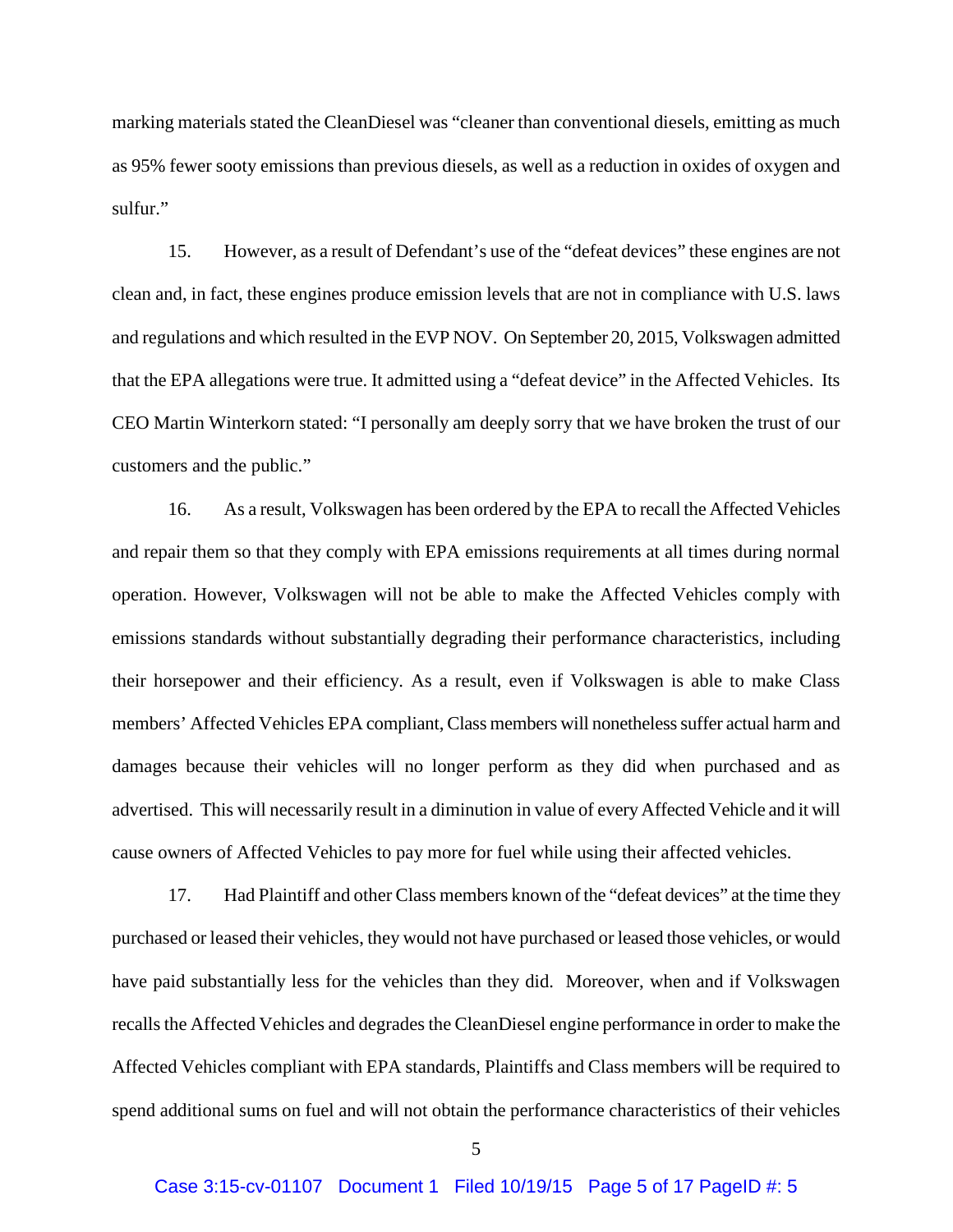when purchased. Additionally, Affected Vehicles will necessarily be worth less in the marketplace

because of their decrease in performance and efficiency.

## **V. CLASS ACTION ALLEGATIONS**

## **A. Definition of the Classes**

18. Plaintiff brings this action as a class action pursuant to Rule 23(a), (b)(2) and b(3) of

the Federal Rules of Civil Procedure on behalf of the following classes (collectively, the "Classes").

## **1. Nationwide Class Under the Magnuson - Moss Warranty Act**

All persons or entities in the United States who are current or former owners and/or lessees of an "Affected Vehicle." Affected Vehicles include, without limitation: MY 2009-2015 VW Jetta; MY 2009-2015 VW Beetle; MY 2009-2015 VW Golf; MY 2014-2015 VW Passat; and MY 2009-2015 Audi A3. Excluded from the Class are individuals who have personal injury claims resulting from the "defeat device" in the Clean Diesel system. Also excluded from the Class is any parent company, subsidiary or affiliate of Volkswagen, all officers and directors who are or have been employed by defendant during the relevant period, and all judges and justices assigned to hear any aspect of this case.

## **2. Tennessee Class for Violations of Tennessee Law**

All persons or entities in Tennessee who are current or former owners and/or lessees of an "Affected Vehicle." Affected Vehicles include, without limitation: MY 2009- 2015 VW Jetta; MY 2009-2015 VW Beetle; MY 2009-2015 VW Golf; MY 2014- 2015 VW Passat; and MY 2009-2015 Audi A3. Excluded from the Class are individuals who have personal injury claims resulting from the "defeat device" in the Clean Diesel system. Also excluded from the Class is any parent company, subsidiary or affiliate of Volkswagen, all officers and directors who are or have been employed by defendant during the relevant period, and all judges and justices assigned to hear any aspect of this case.

## **B. The Prerequisites to Rule 23(a) Are Satisfied**

## **1. Numerosity**

19. The Classes are comprised of thousands of members geographically dispersed

throughout the United States and Tennessee and are so numerous that joinder of all members is

impracticable. While the precise number of members of the Classes are unknown to Plaintiff,

members of the Classes can be identified from records maintained by Volkswagen and/or its agents.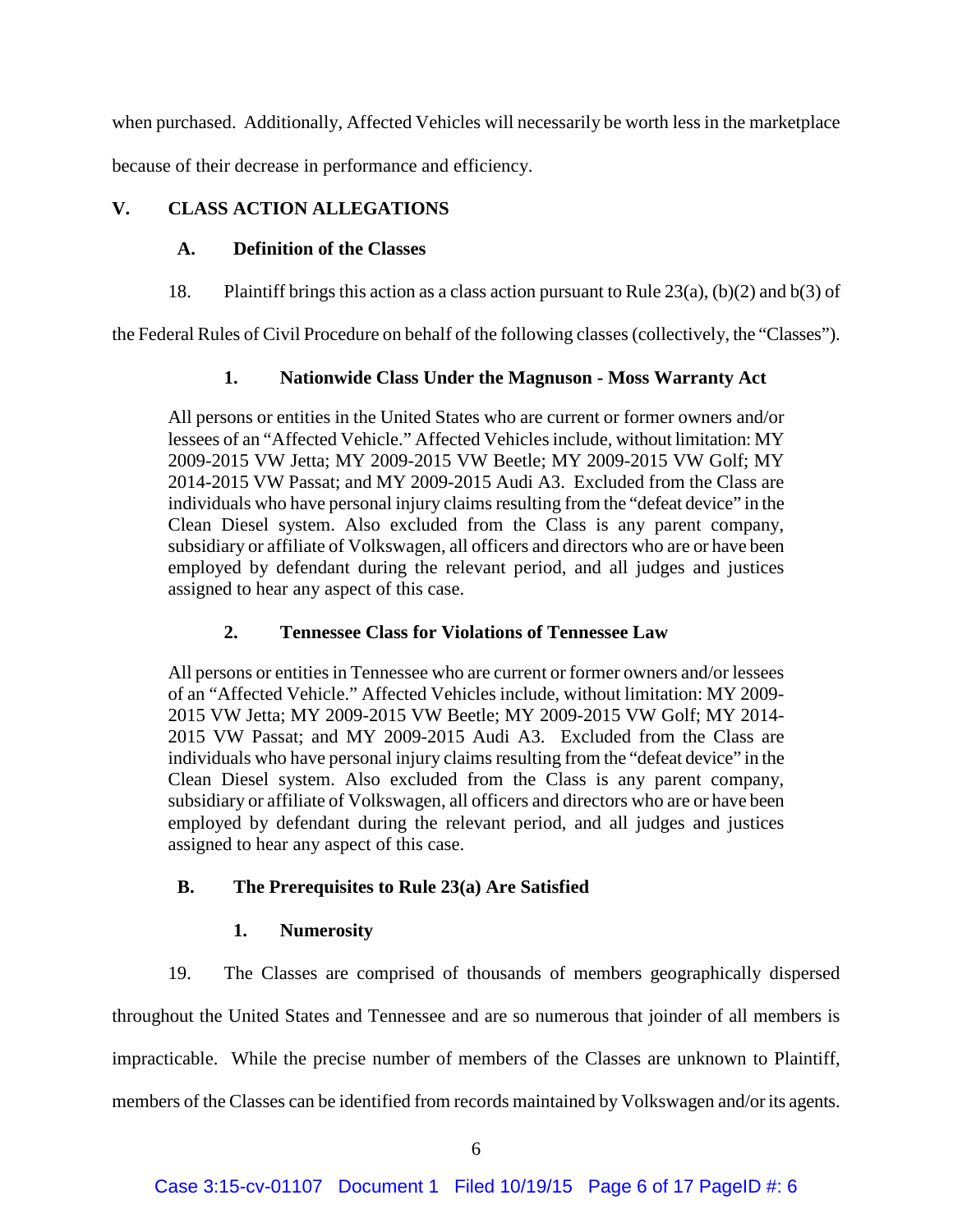### **2. Commonality**

20. Questions of law and fact common to all members of the Classes predominate over any questions affecting only individual members. Among the common questions are the following:

(a) Whether Volkswagen engaged in the conduct alleged herein;

(b) Whether Volkswagen designed, advertised, marketed, distributed, leased, sold, or otherwise placed Affected Vehicles into the stream of commerce in the United States and Tennessee;

(c) Whether the CleanDiesel engine system in the Affected Vehicles contains a defect in that it does not comply with U.S. EPA requirements;

(d) Whether the CleanDiesel engine systems in Affected Vehicles can be made to comply with EPA standards without substantially degrading the performance and/or efficiency of the Affected Vehicles;

(e) Whether Volkswagen knew about the "defeat device" and, if so, how long Volkswagen has known;

(f) Whether Volkswagen designed, manufactured, marketed, and distributed Affected Vehicles with a "defeat device";

(g) Whether Volkswagen's conduct violates state and federal laws as asserted herein;

(h) Whether Plaintiff and the other Class members overpaid for their Affected Vehicles;

(i) Whether Plaintiff and the other Class members are entitled to equitable relief, including, but not limited to, restitution or injunctive relief; and

(j) Whether Plaintiff and the other Class members are entitled to damages and other monetary relief and, if so, in what amount.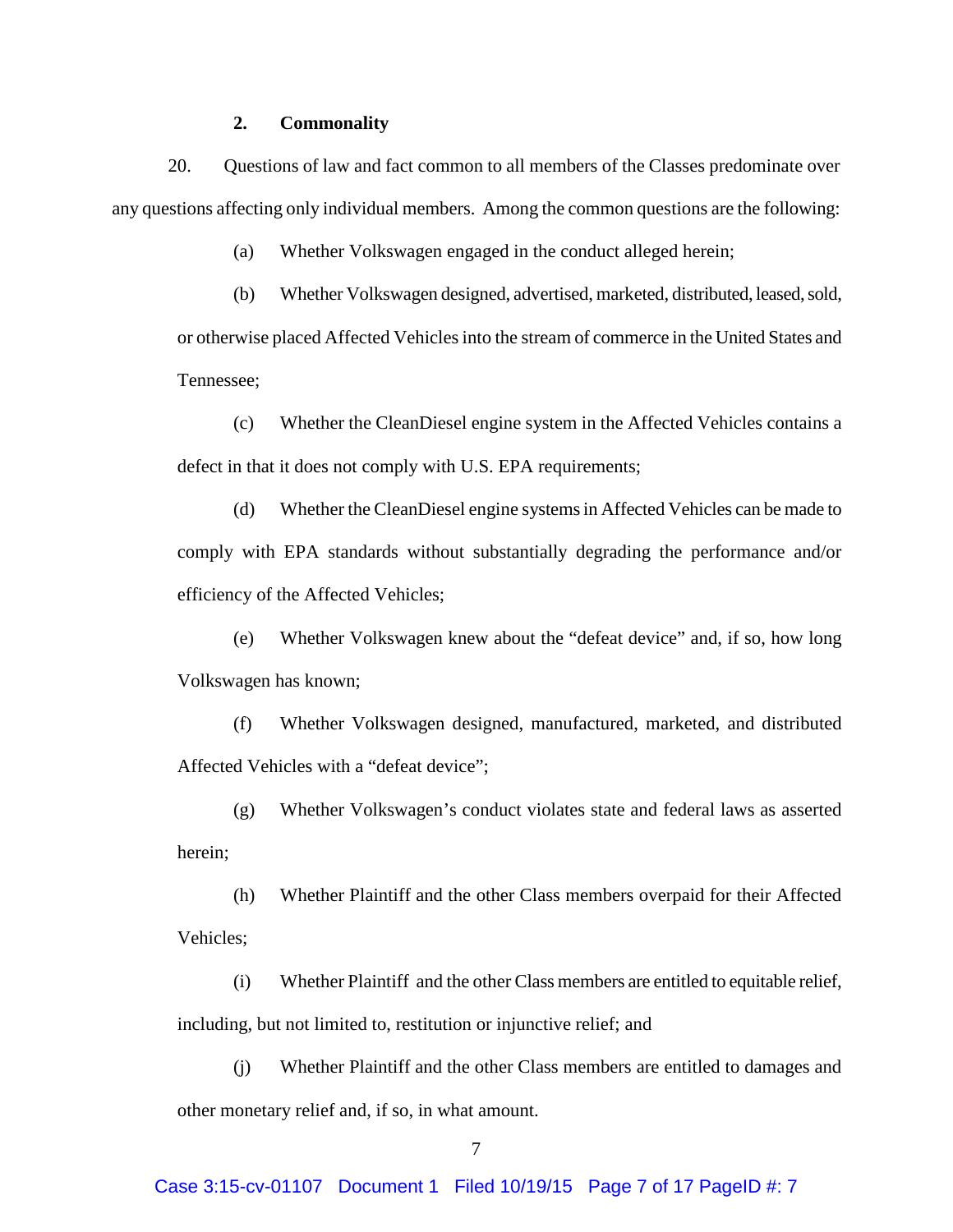#### **3. Typicality**

21. Plaintiff has claims that are typical of the claims of other members of the Classes because, among other things, all members of the Classes were comparably injured through Volkswagen's wrongful conduct as described herein.

### **4. Adequacy**

22. Plaintiff will fairly and adequately represent and protect the interests of the Classes in that he has no interests that are antagonistic to or which irreconcilably conflict with those of other members of the Classes. Plaintiff has retained counsel competent and experienced in the prosecution of class action litigation.

## **C. This Action May Be Maintained as a Class Action**

#### **1. The Requirements of Rule 23(b)(3) Are Satisfied**

23. As noted above, there are numerous questions of law and fact common to the Classes which predominate over any questions affecting only individual members. Moreover, a class action is superior to all other available methods for the fair and efficient adjudication of this controversy. Such treatment will permit a large number of similarly situated, geographically dispersed persons or entities to prosecute their common claims in a single forum simultaneously, efficiently, and without unnecessary duplication of evidence, effort, or expense that numerous individual actions would engender. The benefits of proceeding through the class mechanism, including providing injured persons or entities a method for obtaining redress on claims that could not practicably be pursed individually, substantially outweighs potential difficulties in management of this class action.

## **2. The Requirements of Rule 23(b)(3) Are Satisfied**

24. Volkswagen has acted or refused to act on grounds generally applicable to Plaintiff and the other members of the Classes, thereby making appropriate final injunctive relief and declaratory relief, as described below, with respect to the Class as a whole.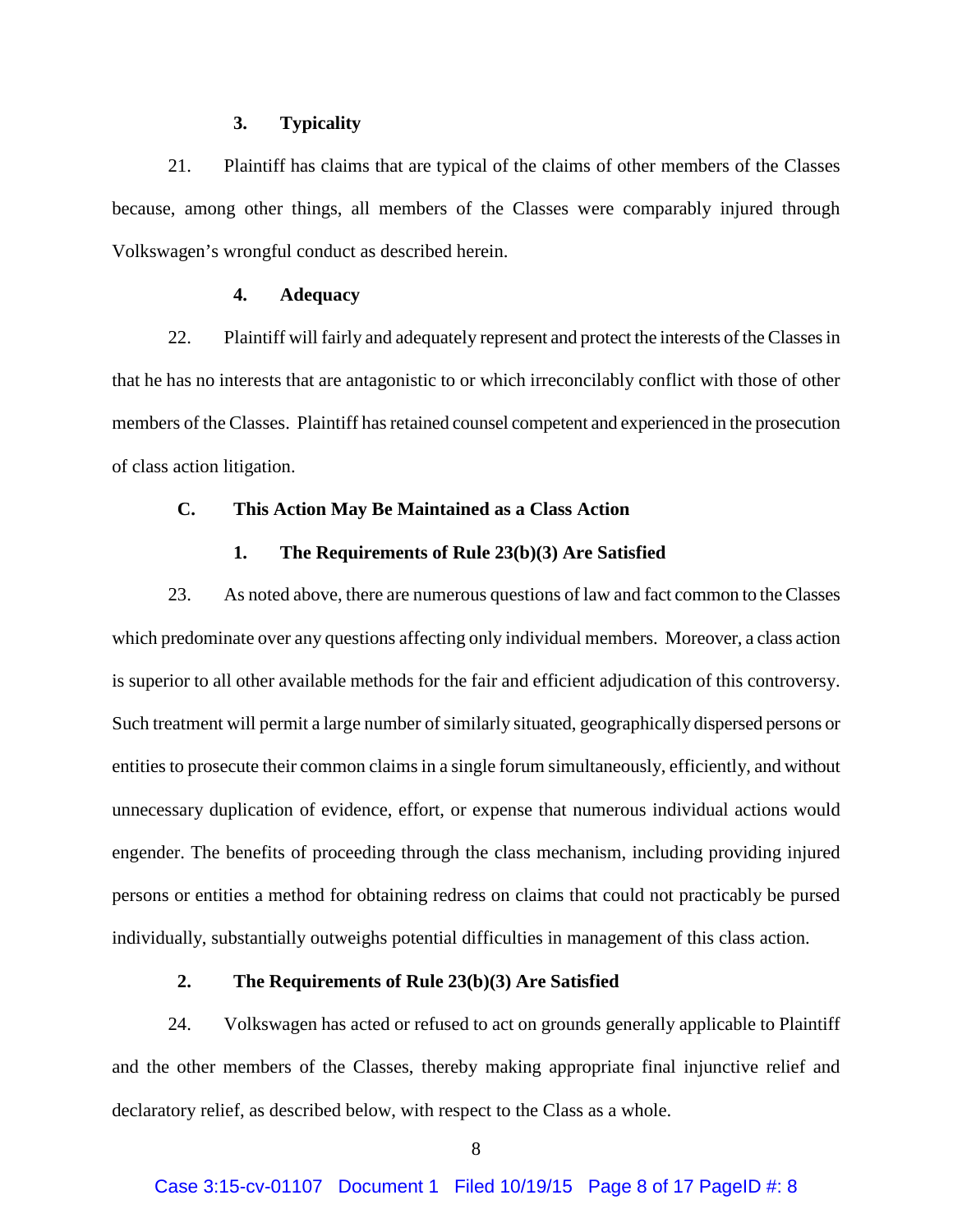## **VI. CAUSES OF ACTION**

## **A. MAGNUSON - MOSS WARANTY ACT, (15 U.S.C. § 2301** *et seq.***) (Nationwide Class)**

25. Plaintiff incorporates herein by reference, as though fully set forth at length, each and every allegation and statement contained in the foregoing paragraphs.

26. This Court has jurisdiction to decide claims brought under 15 U.S.C. § 2301, *et seq*. by virtue of 15 U.S.C. § 2310(d).

27. Plaintiff and all similarly situated individuals are "consumers" within the meaning of the Magnuson-Moss Warranty Act, 15 U.S.C. § 2301(3).

28. Volkswagen is a "supplier" and "warrantor" within the meaning of the Magnuson Moss Warranty Act, 15 U.S.C. § 2301(4) – (5).

29. The vehicles in question manufactured by Volkswagen are each a "consumer product" within the meaning of the Magnuson-Moss Warranty Act, 15 U.S.C. § 2301(1).

30. Plaintiff and those similarly situated have a cause of action as a result of the damages they have incurred based on the facts described above by the failure of Volkswagen – the warrantor – to comply with a written or implied warranty. 15 U.S.C.  $\S 2310(d)(1)$ .

31. Volkswagen's implied warranties are covered under the Magnuson-Moss Warranty Act, 15 U.S.C. § 2301(7).

32. Volkswagen breached these implied warranties by selling Affected Vehicles containing defeat devices for the specific purpose of circumventing EPA emissions regulation, while surreptitiously emitting up to 40 times the legal limit of hazardous  $NO<sub>X</sub>$ .

33. As a result of Volkswagen's breach of implied warranties, Plaintiff and those similarly situated suffered economic losses, including cost of repair, diminution in the value and other economic damage and losses.

9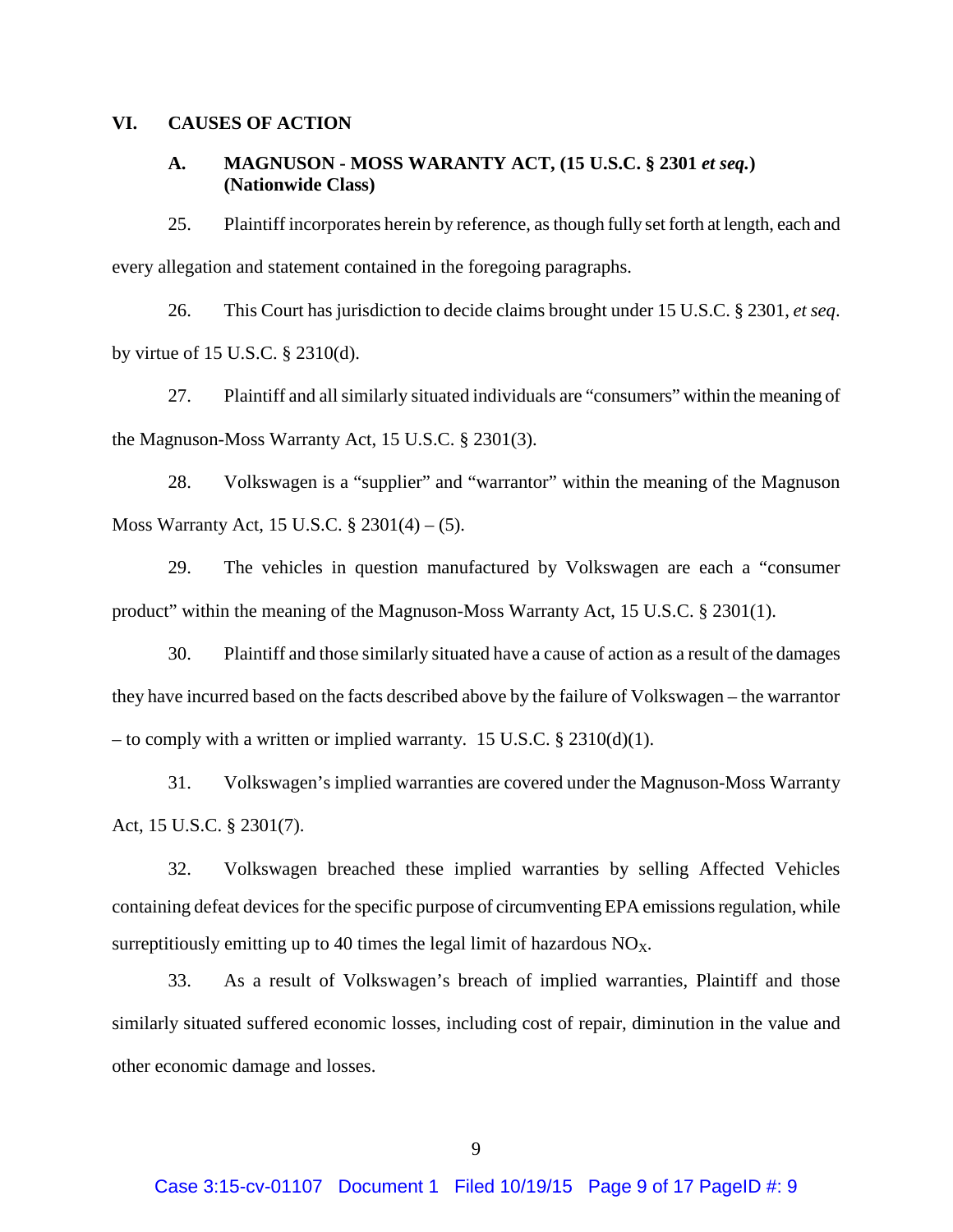34. Plaintiff and those similarly situated individuals are entitled to damages in an amount to be proven at trial, together with interest thereon and costs.

### **B. BREACH OF EXPRESS WARANTY (Tennessee Class)**

35. Plaintiff incorporates herein by reference, as though fully set forth at length, each and every allegation and statement contained in the foregoing paragraphs.

36. By advertising the "green" and "clean" qualities of its diesel engines, Volkswagen expressly warranted to Plaintiff and the Class that the vehicles at least complied with all applicable laws and regulations relating to exhaust emissions, as it would be impossible for an automobile to be "green" if it emitted more pollutants than were allowed by applicable environmental laws and regulations.

37. Moreover, by advertising the low emissions in combination with statements regarding the performance, torque, and fuel efficiency, Volkswagen warranted to Plaintiff and the Class that the Affected Vehicles would exhibit this combination of characteristics. Such statements became the basis of the bargain for Plaintiff and the Class because such statements are among the facts a reasonable consumer would consider material in the purchase of a vehicle.

38. In fact, in ordinary driving conditions, the Affected Vehicles did not comply with applicable environmental regulations, and instead emitted between 10 and 40 times the amount of pollutants allowed during normal operation. As such, it was unlawful for Volkswagen to sell the vehicles to the public.

39. In addition, Volkswagen stated that the Affected Vehicles achieved certain fuel economy when tested in accordance with applicable EPA regulations. Those statements created an express warranty that the Affected Vehicles achieved the stated fuel efficiency, allowing Plaintiff and the Class to make comparisons with other vehicles.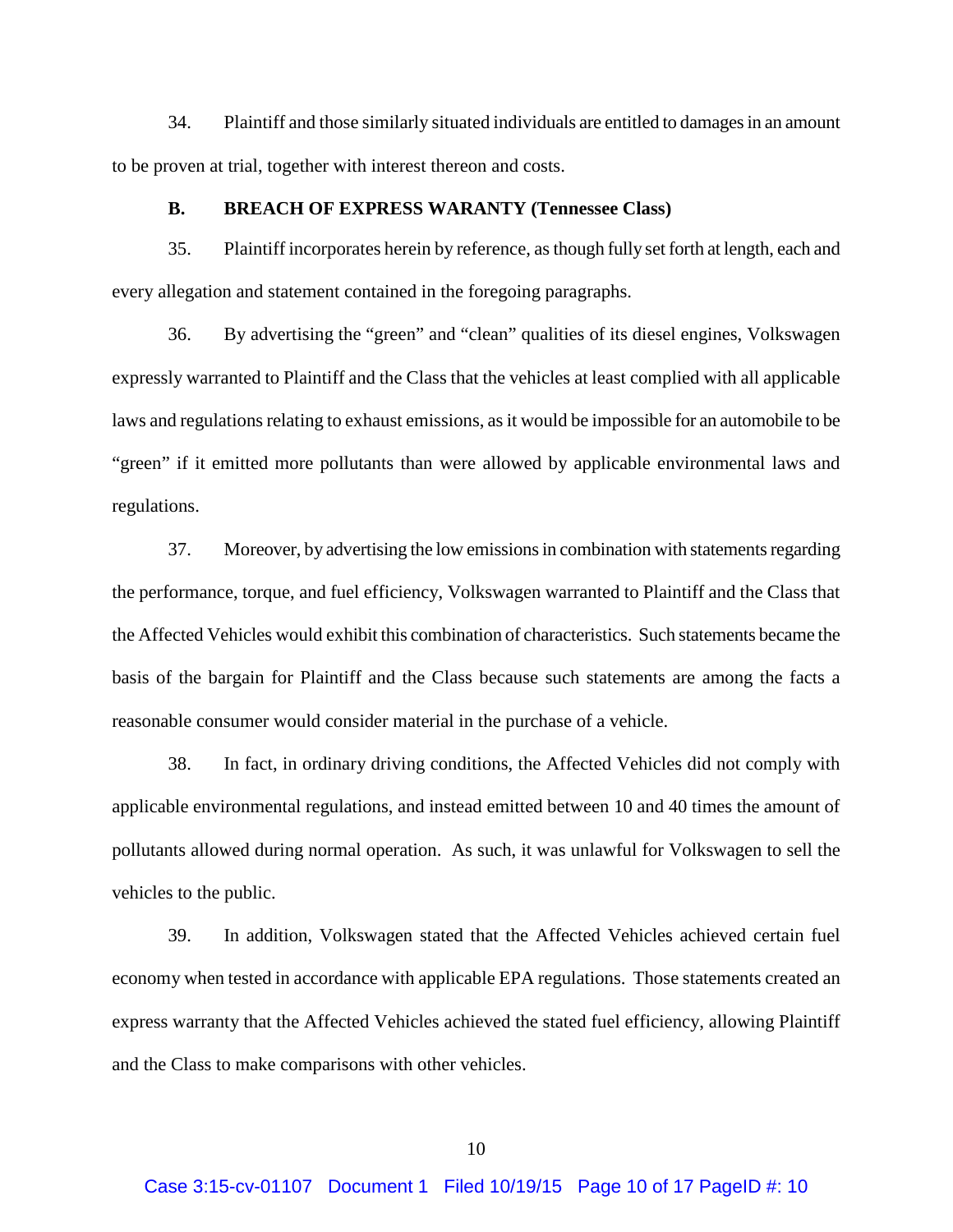40. Testing under EPA regulations presupposes that the vehicles comply with all laws and regulations applicable to automobiles, including environmental regulations.

41. In fact, had the Affected Vehicles been tested in accordance with EPA fuel efficiency standards while also complying with pollution regulations, they would have achieved significantly lower fuel efficiency than was stated on the EPA mileage sticker on the vehicle.

42. In addition, the Affected Vehicles are not adequately labeled because they misstate that the Affected Vehicles comply with EPA regulations, and the stated gas mileage for comparison purposes was not achieved by testing in accordance with EPA testing procedures.

43. As a result of the foregoing breaches of express warranty, Plaintiff and the Class have been damaged in that they purchased vehicles that were unlawfully sold, did not comply with government regulations, did not perform as promised, and were less valuable than what they paid for.

## **C. BREACH OF CONTRACT (Tennessee Class)**

44. Plaintiff incorporates herein by reference, as though fully set forth at length, each and every allegation and statement contained in the foregoing paragraphs.

45. Plaintiff pleads his claim for breach of contract in the alternative to his claim for unjust enrichment.

46. Volkswagen's misrepresentations and omissions alleged herein, including Volkswagen's failure to disclose the CleanDiesel engine system was not EPA-compliant and the existence of the "defeat device" as alleged herein, caused Plaintiffs and the other Class members to make their purchases or leases of the vehicles in question.

47. Absent those misrepresentations and omissions, Plaintiff and the other Class members would not have purchased or leased their vehicles, would not have purchased or leased these vehicles at the prices they paid, and/or would have purchased or leased less expensive alternative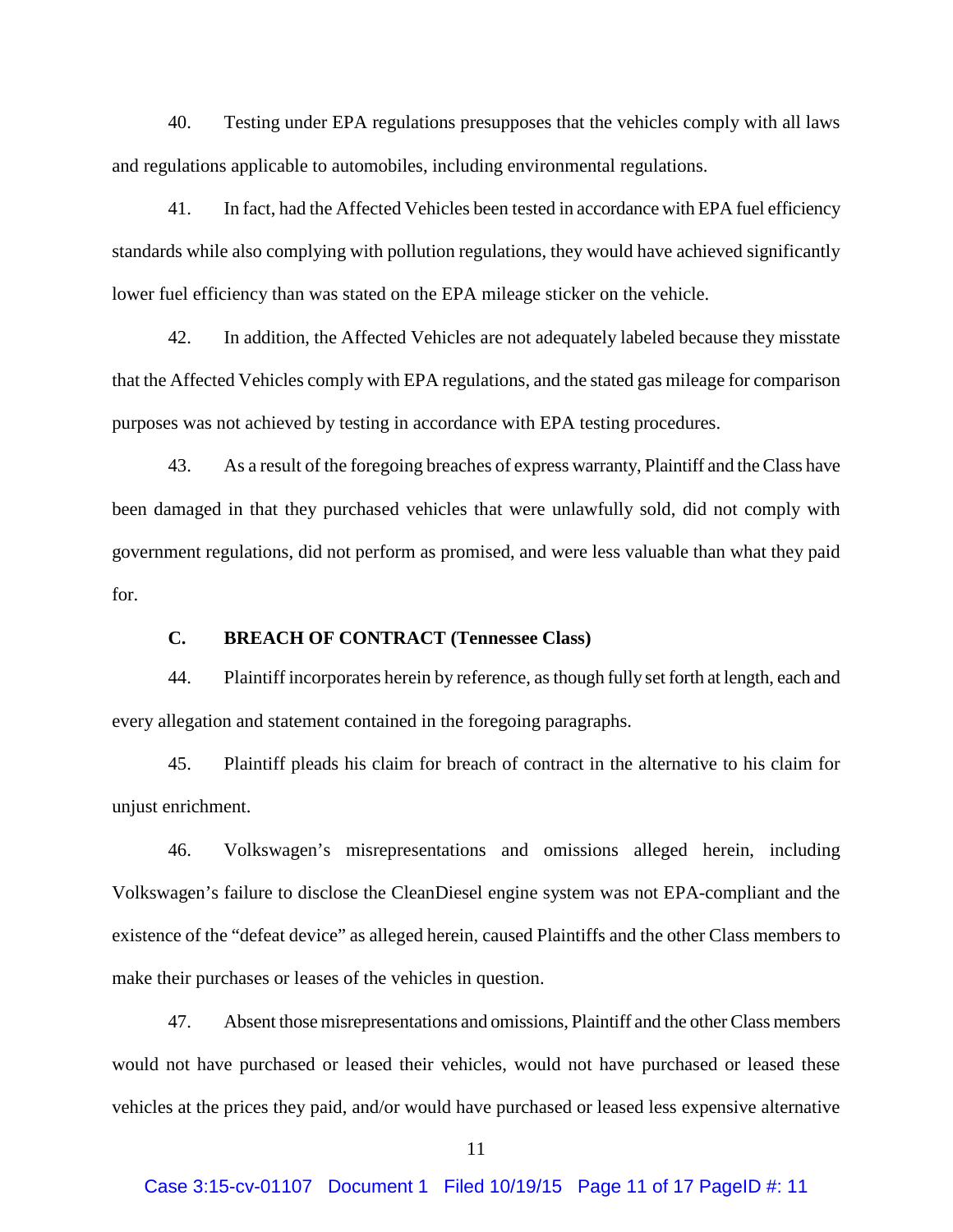vehicles that did not contain non EPA-compliant engine systems and a "defeat device." Accordingly, Plaintiff and those similarly situated putative class members overpaid for the Affected Vehicles and did not receive the benefit of their bargain.

48. Each and every sale or lease of such vehicle constitutes a contract between Volkswagen and the purchaser or lessee. Volkswagen breached these contracts by selling or leasing Plaintiff and the other similarly situated putative class members defective vehicles and by misrepresenting or failing to disclose that the CleanDiesel engine system was not EPA-compliant and failing to disclose the existence of the "defeat device," including information known to Volkswagen rendering each vehicle illegal under U.S. environmental laws, and thus less valuable, than vehicles not equipped with CleanDiesel engine systems.

49. As a direct and proximate result of Volkswagen's breach of contract, Plaintiffs and those similarly situated have been damaged in an amount to be proven at trial, which shall include, but is not limited to, all compensatory damages, incidental and consequential damages, and other damages allowed by law.

#### **D. UNJUST ENRICHMENT (Tennessee Class)**

50. Plaintiff incorporates herein by reference, as though fully set forth at length, each and every allegation and statement contained in the foregoing paragraphs.

51. Volkswagen has been unjustly enriched by benefiting from manufacturing and selling the Affected Vehicles with faulty technology that it knew deceived customers, the general public, and the U.S.

52. Under Tennessee law, a claim for unjust enrichment has three required elements: "[1] A benefit conferred upon the defendant by the plaintiff, [2] appreciation by the defendant of such benefit, [3] and acceptance of such benefit under such circumstances that it would be inequitable for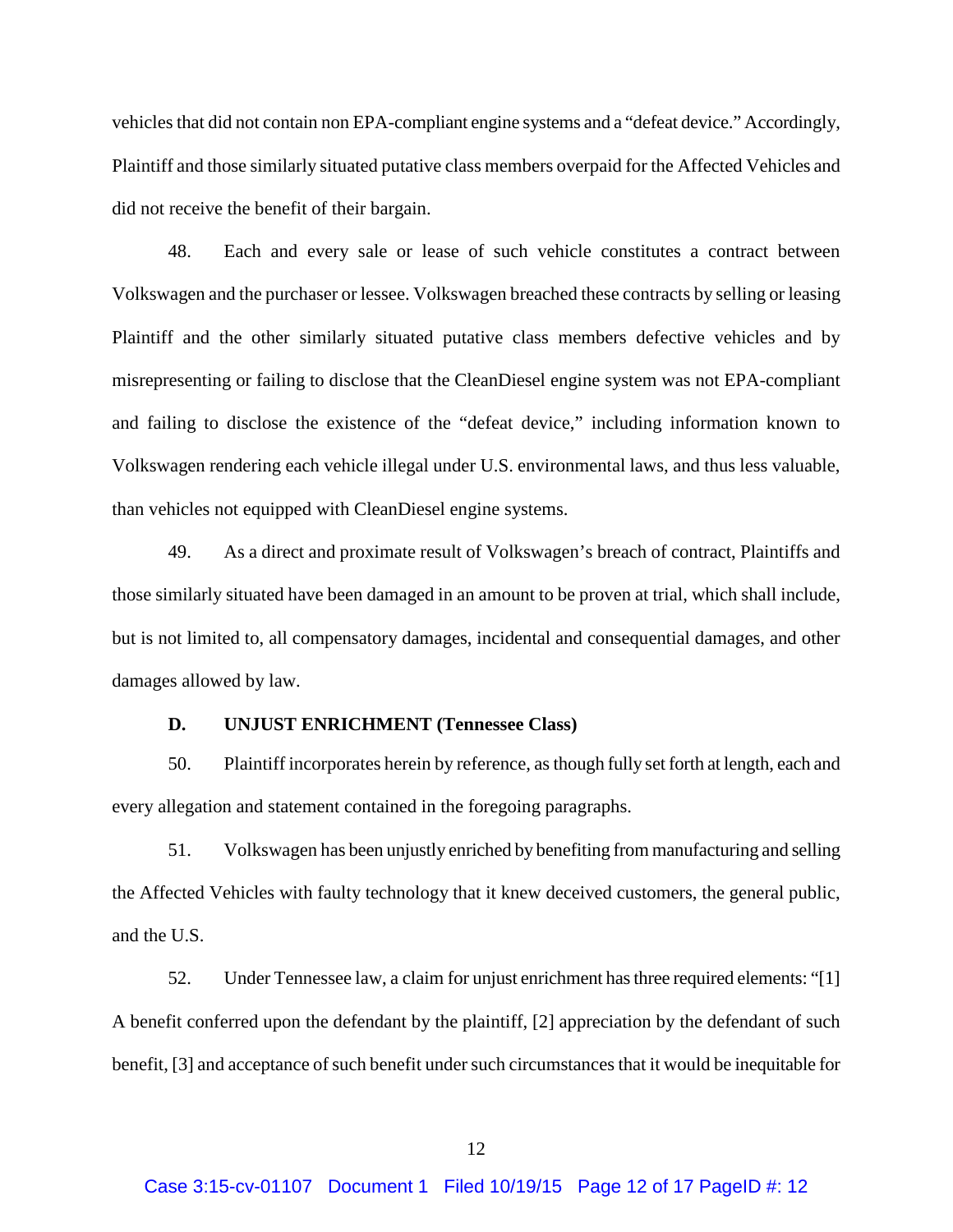him to retain the benefit without payment of the value thereof." *Paschall's, Inc. v. Dozier*, 407 S.W.2d 150, 155 (Tenn. 1966).

53. The relevant statute of limitations for the Rule 23 Class members' unjust enrichment claims is six years. See T.C.A.  $\S$  28-3-109(a)(3).

54. Volkswagen has received the benefit of the priced paid by Plaintiff and similarly situated consumers of the Affected Vehicles.

55. Volkswagen has appreciated the benefit of the sale of the Affected Vehicles at prices that were paid on the "defeat device" technology, even though Volkswagen knew that such technology was defective. It would be inequitable for Volkswagen to retain the benefit paid by Plaintiff and those similarly situated for the Affected Vehicles.

56. Thus, Volkswagen has been unjustly enriched, and the Class members are entitled to all appropriate relief.

## **E. NEGLIGENT MISREPRESENTATION (Tennessee Class)**

57. Plaintiff incorporates herein by reference, as though fully set forth at length, each and every allegation and statement contained in the foregoing paragraphs.

58. In making misrepresentations regarding the emissions quality of the Affected Vehicles, Volkswagen was acting in the course of its regular business, and in relation to transactions in which it has a pecuniary interest.

59. The information that Volkswagen provided regarding the emissions quality was false.

60. Volkswagen intended that Plaintiff and those similarly situated consumers would be guided by and would rely on such representations in the course of making a decision to purchase one of the Affected Vehicles.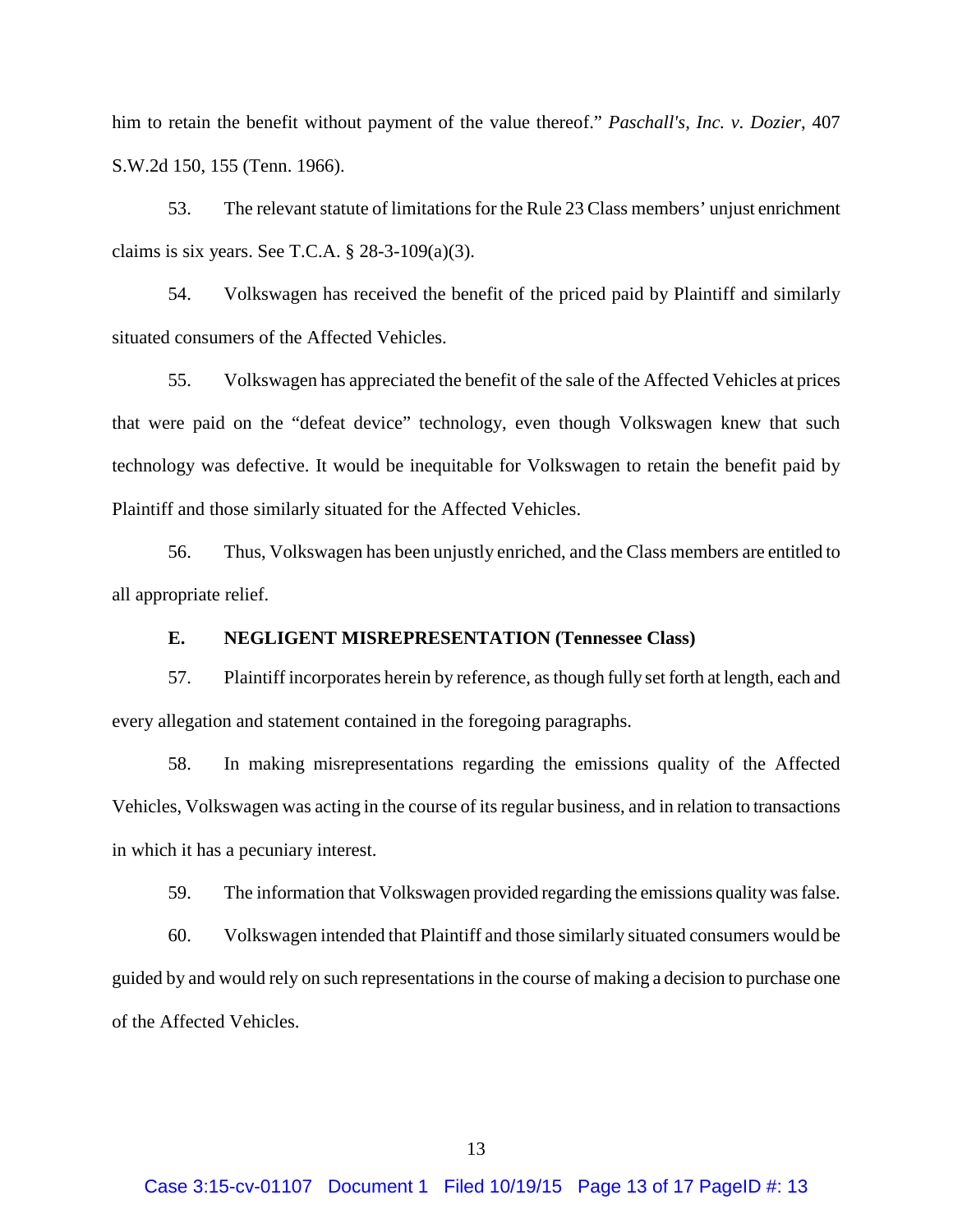61. Volkswagen failed to exercise reasonable care in ensuring that the Affected Vehicles could and actually did have emissions quality, and failed to exercise reasonable care in representing the emissions quality with the Affected Vehicles.

62. Plaintiff and those similarly situated were reasonable and justified in relying on Volkwagen's aforementioned representations about the Affected Vehicles.

## **F. FRAUD (Tennessee Class)**

63. Plaintiff incorporates herein by reference, as though fully set forth at length, each and every allegation and statement contained in the foregoing paragraphs.

64. Volkswagen intentionally concealed and suppressed material facts concerning the quality of the Affected Vehicles. As alleged herein, notwithstanding references in the very model names of the subject vehicles as "Clean Diesel," or to their engines as "TDI Clean Diesel" engines, Volkswagen engaged in a secret scheme to evade federal and state vehicle emissions standards by installing software designed to conceal its vehicles' emissions of the pollutant nitrogen oxide, which contributes to the creation of ozone and smog.

65. The software installed on the vehicles at issue was designed nefariously to kick-in during emissions certification testing, such that the vehicles would show far lower emissions than when actually operating on the road. The result was what Volkswagen intended: vehicles passed emissions certifications by way of deliberately induced false readings. Reportedly, Volkswagen's deliberate, secret scheme resulted in noxious emissions from these vehicles at 40 times applicable standards.

66. Plaintiff and Class members reasonably relied upon Volkswagen's false representations to their detriment and suffered damages.

67. Absent Defendant's misrepresentations and omissions, Plaintiff and the other Class members would not have purchased or leased their vehicles, would not have purchased or leased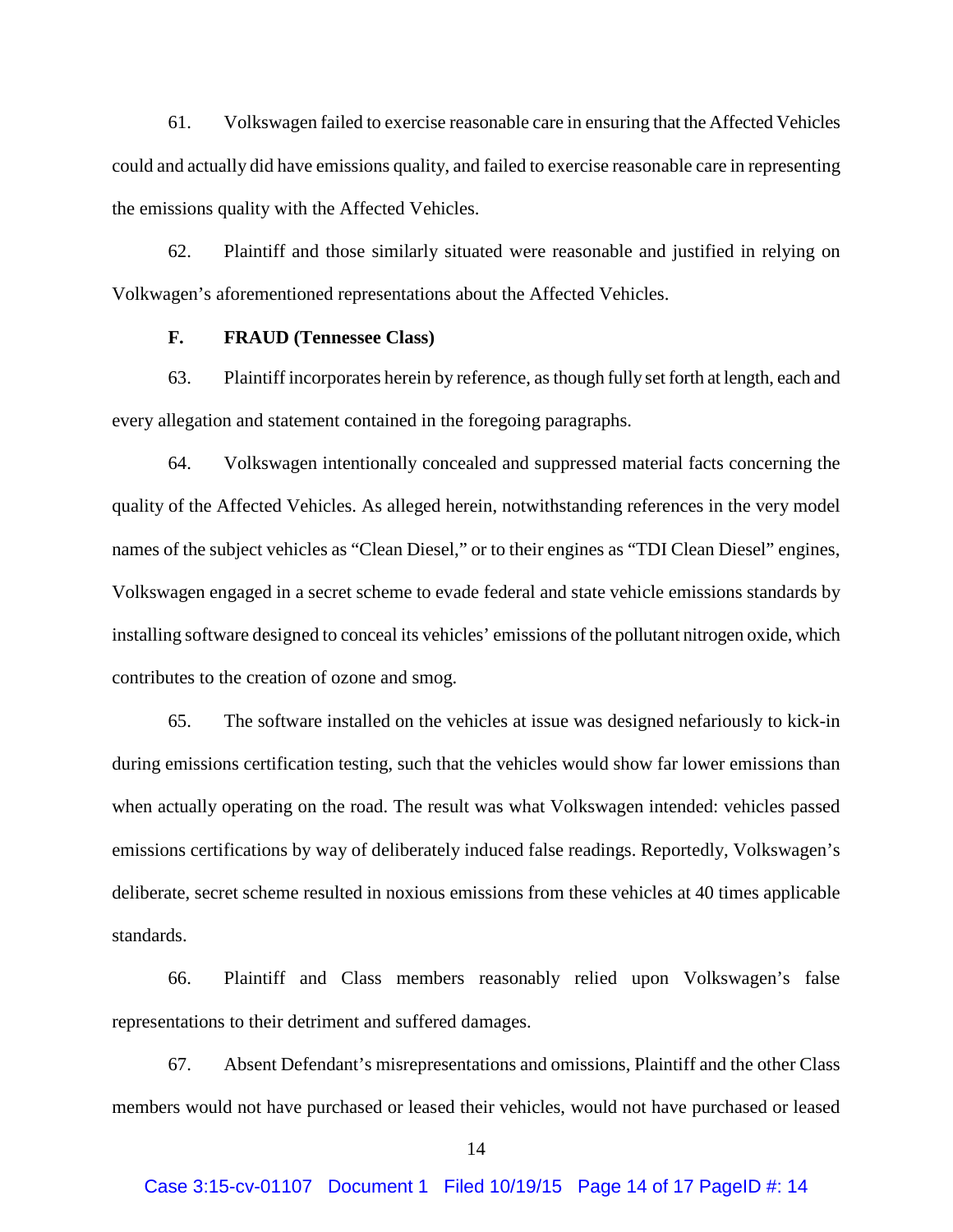these vehicles at the prices they paid, and/or would have purchased or leased less expensive alternative vehicles that did not contain non EPA-compliant engine systems and a "defeat device." Accordingly, Plaintiff and those similarly situated putative class members overpaid for the Affected Vehicles and did not receive the benefit of their bargain.

68. Plaintiff and other Class members had no way of knowing about Defendant's misrepresentations because Volkswagen knowingly concealed these material facts as detailed herein.

## **G. TENNESSEE CONSUMER PROTECTION ACT OF 1977 (Individual Claim Under T.C.A. § 47-18-101,** *et seq***.)**

69. Plaintiff incorporates herein by reference, as though fully set forth at length, each and every allegation and statement contained in the foregoing paragraphs.

70. This claim is brought by Plaintiff on behalf of himself individually.

71. Volkswagen and Plaintiff are "persons" as that term is defined by T.C.A. §47-18-103.

72. Plaintiff is a "consumer" as that term is defined by T.C.A. §47-18-103.

73. Volkswagen engaged in "trade," "commerce," or "consumer transactions" as those terms are defined by T.C.A. §47-18-103.

74. The Affected Vehicles designed, manufactured, marketed and sold by Volkswagen are "goods" within the meaning of T.C.A. §47-18-103.

75. The Tennessee Consumer Protection Act of 1977 prohibits unfair or deceptive acts. T.C.A. § 47-18-104.

76. Volkswagen sold Affected Vehicles in Tennessee and throughout the United States during the relevant period.

77. Volkswagen violated the Tennessee Consumer Protection Act of 1977 when it represented, through advertising, warranties, and other express representations, that the Affected Vehicles had characteristics and benefits that they did not actually have.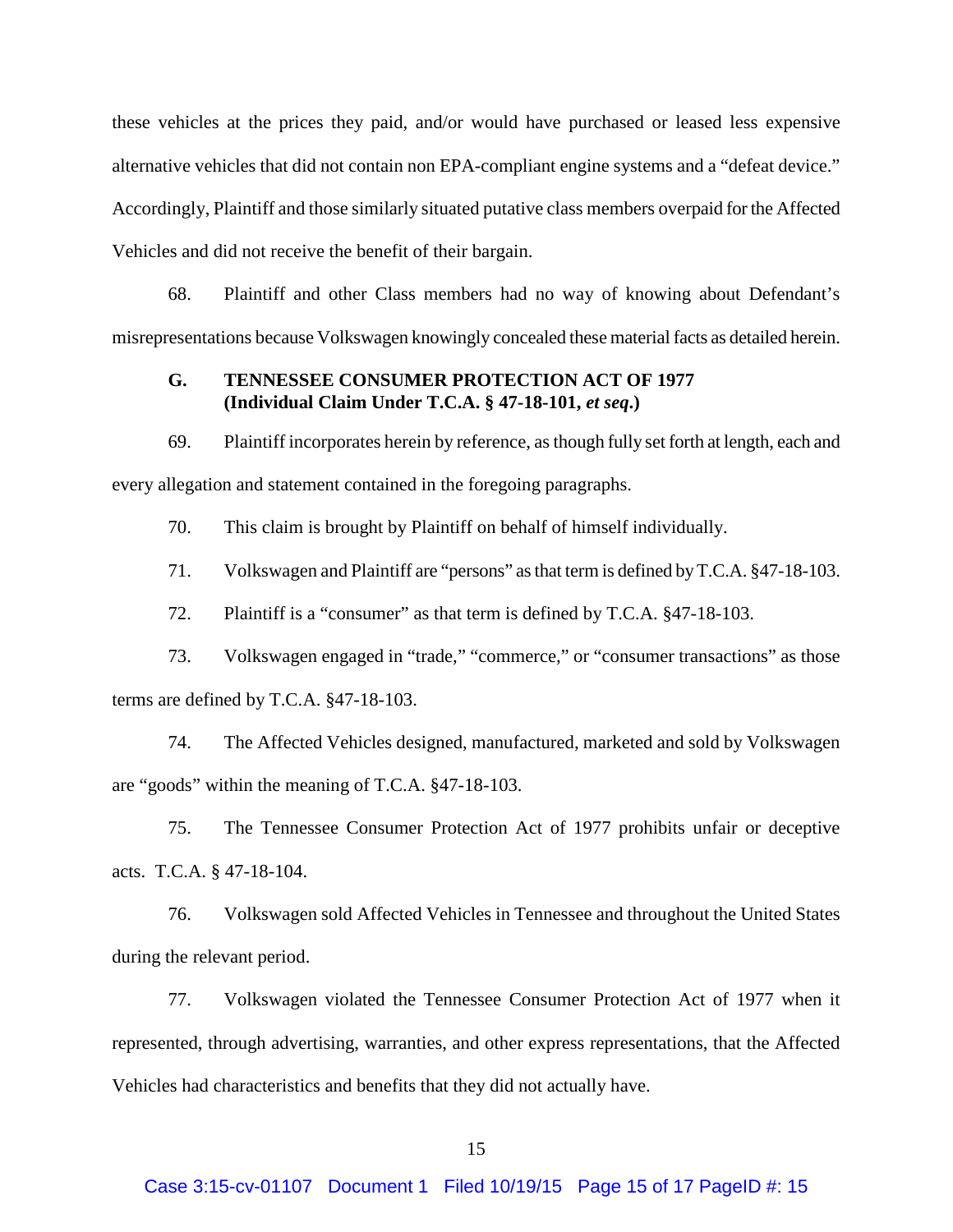78. Volkswagen violated the Tennessee Consumer Protection Act of 1977 when it represented, through advertising, warranties, and other express representations, that the Affected Vehicles were of a particular standard or quality when they were not.

79. Volkswagen violated the Tennessee Consumer Protection Act of 1977 by intentionally installing "defeat devices" in order to obtain the approval of the EPA and failing to disclose the existence and effects of the "defeat device" in its certification to the EPA.

80. Volkswagen's violations occurred in connection with its conduct of trade or commerce in Tennessee and throughout the United States.

81. Volkswagen's violations caused the Plaintiff to purchase his vehicle, which he would not otherwise have purchased had he known the true nature, quality and characteristics of the Affected Vehicles.

82. Volkswagen willfully and knowingly violated the Tennessee Consumer Protection Act of 1977 with the intent to deceive and mislead Plaintiff and other consumers and to induce them to purchase Affected Vehicles at higher prices, which did not match the Affected Vehicles' true value.

83. As a result of Volkswagen's unlawful business practices, Plaintiff is entitled to an award for his actual damages, treble damages, attorneys' fees and costs pursuant to T.C.A. § 47-18- 109.

#### **VII. REQUEST FOR RELIEF**

WHEREFORE, Plaintiff, individually an on behalf of members of the Class, respectfully requests that the Court enter judgment in his favor and against Volkswagen, as follows:

A. Certification of the proposed Classes in accordance with Rule  $23(a)$ , (b)(2) and (b)(3) of the Federal Rules of Civil Procedure, including appointment of Plaintiff's counsel as Class Counsel;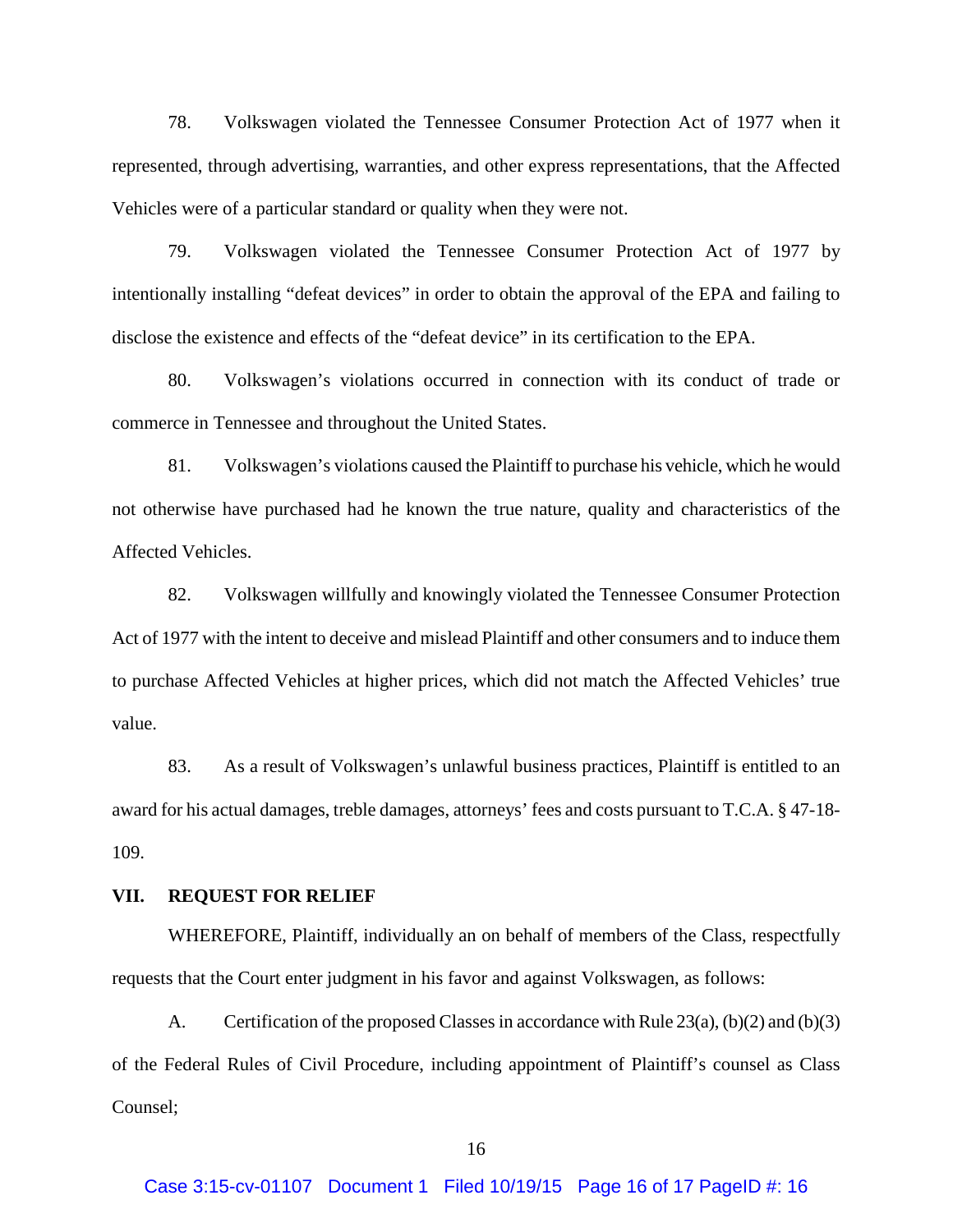B. An order temporarily and permanently enjoining Volkswagen from continuing the unlawful, deceptive, fraudulent, and unfair business practices alleged herein;

C. Injunctive relief in the form of a rescission, recall or free replacement program;

D. A judgment against Volkswagen and in favor of Plaintiff and the class he seeks to represent for costs, restitution, damages, including punitive damages, and disgorgement in an amount to be determined at trial;

E. Revocation of acceptance;

F. An order requiring Volkswagen to pay both pre- and post- judgment interest on any amounts awarded;

G. An award of costs and attorneys' fees; and

H. Such other and further relief as this Court deems just and proper.

### **VIII. DEMAND FOR JURY TRIAL**

Plaintiff hereby demands a jury trial for all claims so triable.

Dated: October 19, 2015 Respectfully submitted,

/s/ Michael Russell MICHAEL RUSSELL(#20268) GILBERT RUSSELL MCWHERTER SCOTT BOBBITT, PLC 341 Cool Springs Boulevard, Suite 230 Franklin, TN 37067 Telephone: (615)354-1144 [mrussell@gilbertfirm.com](mailto:mrussell@gilbertfirm.com)

DONALD J. CAZAYOUX, JR. (Pro Hac Vice to be filed) CAZAYOUX EWING, LLC 257 Maximilian Street Baton Rouge, Louisiana 70802 Telephone: (225) 650-7400 Fax: (225) 650-7401 [don@cazayouxewing.com](mailto:don@cazayouxewing.com)

*Counsel for Plaintiff*